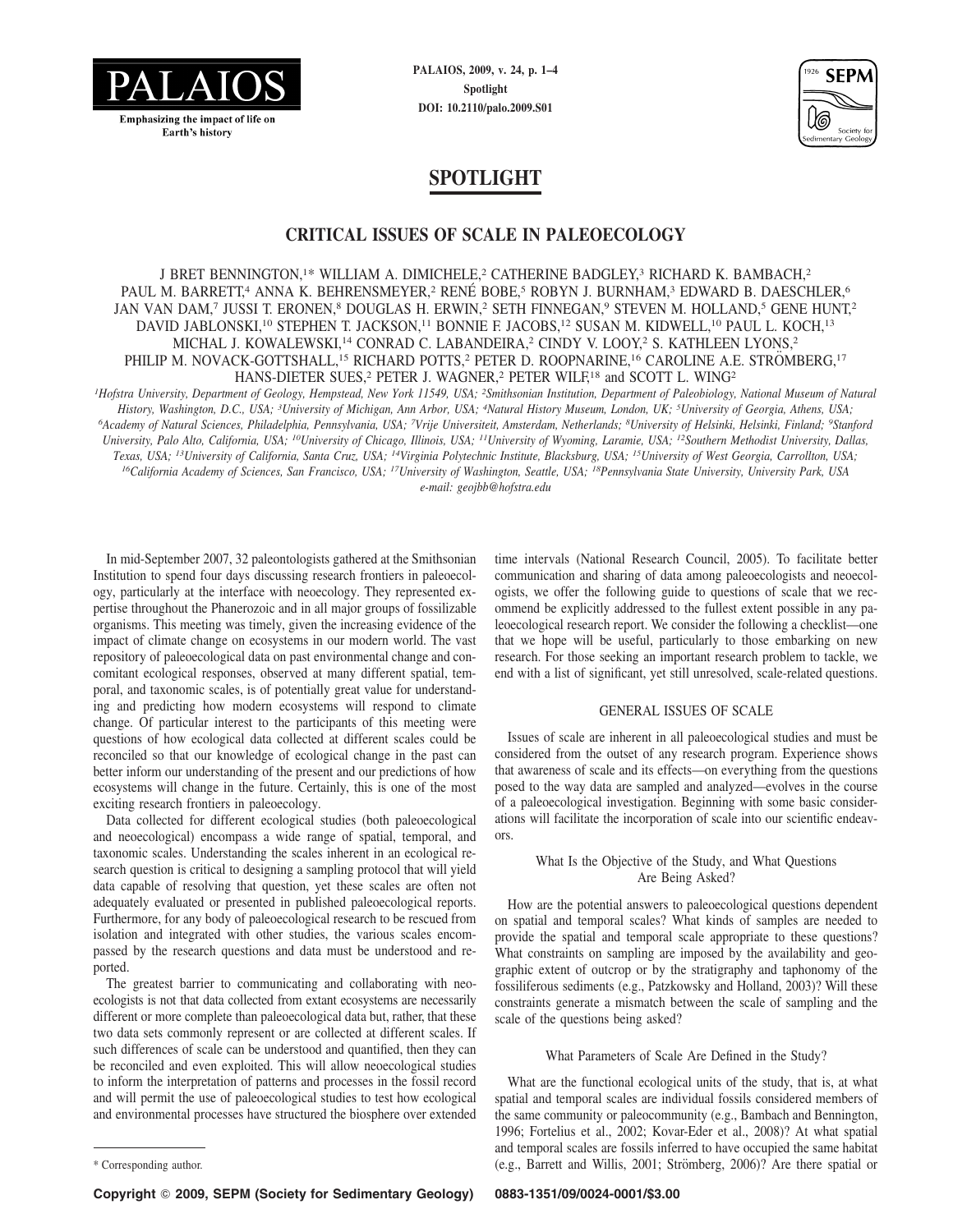

Participants in the Smithsonian Evolution of Terrestrial Ecosystems Workshop, Paleontological Powers of Ten: Issues of Scale in Paleoecology, held at the National Museum of Natural History, Washington, D.C., United States, in September 2007. First row kneeling, left to right: Seth Finnegan, Ellen Currano, Gene Hunt, Philip Novack-Gottshall, Caroline Strömberg, Michal Kowalewski. Second row left: Bonnie Jacobs, Cindy Looy, Anna Behrensmeyer, William DiMichele, Robyn Burnham. Second row right: Hannah Bonner, Catherine Badgley, Kate Lyons, Sara Williams, Susan Kidwell, Stephen Jackson, Rene´ Bobe, Peter Roopnarine, Ted Daeschler, Stefan Little. Last row left: Peter Wilf, Jan van Dam, Bret Bennington, David Jablonski, Hans-Dieter Sues, Scott Wing, Conrad Labandeira, Richard Bambach, Steve Holland, Peter Wagner, Paul Koch, Jussi Eronen, Paul Barrett. Not in picture: Douglas Erwin, Richard Potts (photo by Chip Clark).

temporal scales at which stasis or equilibrium of taxonomic composition, relative abundance, and so forth, is inferred or defined as a baseline for evaluating changes at different scales (e.g., Bennington and Bambach, 1996; Holland and Patzkowsky, 2004; DiMichele et al., 2004)?

# SAMPLING DESIGN—HOW WERE THE DATA COLLECTED?

Every research report should include a description of the sampling protocol that explains how samples were collected and processed in detail sufficient to allow another investigator to exactly replicate the sampling. The report should also explain how the deployment of samples addresses the issues of scale relevant to the research questions posed (e.g., see papers cited in DiMichele and Wing, 1988; also Miller, 1990; Wing et al., 1993; Hayek and Buzas, 1997; Jones and Rowe, 1999; Gastaldo and DiMichele, 2000; Strömberg, 2006). Important elements of sampling design and description include the following five topics:

1. *Sedimentological and Taphonomic Context.*—What was the depositional context and preservational mode of the samples, including descriptions of the sedimentary matrix, degree of lithification, diagenetic alteration, biostratinomy, and taphonomic condition of the fossils (e.g., Brett and Baird, 1986; Behrensmeyer and Hook, 1992)? What was the sequence-stratigraphic context of the samples, that is, their position within systems tracts or relative to such important horizons as flooding surfaces and sequence boundaries (e.g., Holland, 2000)? What were the approximate dimensions (area, water depth) of the depositional basin?

2. *Nature of the Samples.*—How were fossils obtained and enumerated (e.g., Badgley, 1986)? Were bulk samples or bedding planes counted? What was the approximate volume or area of each sample? What was the screen size used when sieving samples? Was the density of fossils consistent from sample to sample, or did some samples require a larger volume or area to produce comparable numbers of fossils? Were all specimens counted or were subsamples counted? If the latter, how was the statistical robustness of sample estimates (diversity, frequencies, ratios) ensured (e.g., Raup, 1975; Jamniczky et al., 2003)? How were fossils extracted from the matrix? Did the methods used to extract fossils introduce any biases caused by size, shape, density, differential mineralogy, or preservation (e.g., Strömberg, 2007)? How were numbers of individual organisms estimated from bivalved and other multi-element fossils (e.g., Wolff, 1975)? Were taxa represented by different numbers of body parts weighted differently in the analysis?

3. *Spatial Distribution of Samples.*—How were sampling sites arrayed in space relative to geography and the distribution of sedimentological units and facies (e.g., Wing et al., 1993, 1995; Strömberg et al., 2007)? What was the lateral and vertical spacing between sampling sites, and how consistent is it? Did the sampling sites constitute one or more transects relative to the regional setting? Were multiple samples collected at sites? Were samples grouped into different levels of a spatial hierarchy (e.g., groups of replicates at a point along an outcrop, multiple points sampled along an outcrop, multiple outcrops sampled within a region; see, e.g., Wing et al., 1993; Bennington, 2003; Burnham et al., 2005)?

4. *Temporal Distribution of Samples.*—How were isochronous samples identified? What stratigraphic markers were used to define temporal sampling intervals? How temporally constrained were sample sites and samples? What was the total stratigraphic and temporal range encompassed by samples in the study? Were there gaps in the temporal distribution of samples (e.g., Sheehan et al., 2000; Wilson, 2005), and how did the gaps affect the sampling design?

5. *Sample Replicates.*—How many replicates of each sample were collected, and what was the spatial and temporal distribution of replicates (e.g., Bennington and Bambach, 1996)?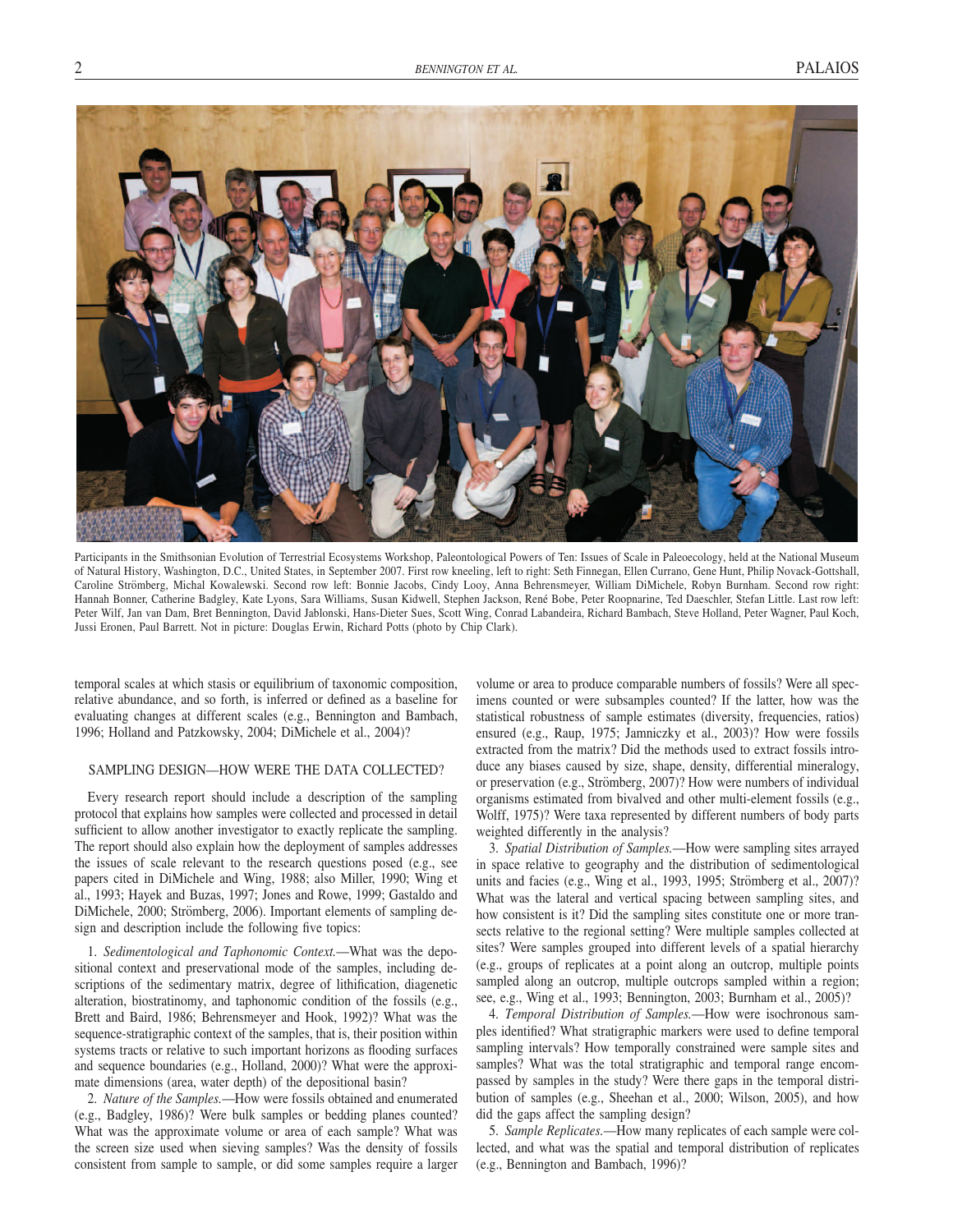## RELATING PALEOECOLOGICAL SAMPLES TO NEOECOLOGICAL SPATIAL AND TEMPORAL SCALES

Perhaps the most challenging questions to answer in any study are the ones that relate the spatial and temporal scales of samples to the inferred spatial distribution and temporal range of the ancient ecosystem(s) (e.g., Burnham, 1993). Fortunately, there is a large body of literature in paleontology, much of it based on actualistic studies, that addresses the formation of fossil assemblages and provides guidance for inferring the degree of spatial mixing and time averaging of the living community that occurred to produce the fossil assemblage (e.g., papers cited in Kidwell and Behrensmeyer, 1993; Kidwell and Flessa, 1995; papers cited in Behrensmeyer et al., 2000; Kidwell, 2001, 2002; Strömberg, 2004; National Research Council, 2005). For any collection of samples, one should attempt to address the following questions:

1. What is the degree of taphonomic time averaging, that is, how finely could time be resolved given the nature of the fossil assemblages in question? What is the degree of analytical time averaging, that is, how finely is time resolved, given the chosen sampling design? Together, these two questions constrain an estimate of how much ecological time has been condensed into the paleontological samples, which is the most important issue of temporal scale in paleoecology.

2. The most important aspect of spatial scale is the relationship between the individual samples of rocks and fossils (e.g., bulk samples) and the population of interest to the researcher doing the sampling. How much ecological assemblage space is captured in an individual sample, or how much do we believe to be captured by reference to actualistic studies (e.g., Burnham et al., 1992; Strömberg, 2004)? How much space does the suite of samples deployed in the study capture?

## BIOLOGICAL ISSUES OF SCALE

Matters of scale relating to the biology of the organisms being sampled arise in both paleoecology and neoecology. One important aspect of any study is the taxonomic resolution of the analysis. Were the organisms analyzed at a particular taxonomic level or as some kind of functional or ecological guild (e.g., Erwin et al., 1987; Damuth et al., 1992; Wing et al., 1992; Strömberg, 2004; Novack-Gottshall, 2007)? Another aspect of biological scale is the size range and skeletal complexity of the organisms being captured in the samples. At what size were smaller or, in some cases, larger organisms excluded from the analysis because of the limitations of sample acquisition and processing (e.g., Bush et al., 2007)? Finally, which components of a community were excluded from the fossil assemblage or from the samples by taphonomic factors (e.g., understory plants are often undersampled in paleobotanical and pollen assemblages; see Scheihing, 1980; Jackson, 1994)? These aspects of biological scale are important for establishing the comparability of data between paleoecological and neoecological studies.

#### QUESTIONS FOR NEW RESEARCH

Finally, we note a range of interesting questions related to sampling that should be addressed by new research and meta-analyses facilitated by explicitly defined sampling:

1. How does the distribution of sampling effort at smaller spatial and temporal scales affect the conclusions reached by analyses of data at larger spatial and temporal scales (e.g., Novack-Gottshall and Miller, 2003a, 2003b)? What is the impact of sampling scale on analyses of paleoecological patterns and trends? Are patterns seen in data collected at one scale robust when tested against data collected at smaller or larger scales?

2. How does sampling at different spatial and temporal scales affect reconstructions of paleoecosystem composition and dynamics?

3. How does taxonomic resolution affect the analysis of paleoecological patterns?

4. To what degree are paleoecological samples from a hierarchy of temporal scales equivalent to samples from a hierarchy of spatial scales? Can expanded temporal sampling serve as a proxy for expanded spatial sampling or vice versa?

5. How do paleoecological samples compare to neoecological samples in the temporal and spatial scales represented? How do measures of community composition, structure, diversity, and so on, aggregate through time averaging of communities? Can averaging over multiple samples convert a series of neoecological samples into the equivalent of a paleoecological sample? This question has been addressed by various studies involving live-dead comparisons among multiple samples of modern marine benthos (e.g., Kidwell, 2001, 2002, 2007; Lockwood and Chastant, 2006; Olszewski and Kidwell, 2007) and pollen assemblages (e.g., Birks and Gordon 1985; Sugita, 1994), but additional analyses are needed from different depositional settings and representing different groups of organisms.

6. How could neoecological or paleoecological sampling methods be adjusted to increase their reciprocal comparability? What degree of spatial, temporal, or taxonomic smoothing is required to render modern ecological samples comparable to fossil samples? What do we gain and what do we lose by such smoothing?

Overall, these questions address the comparability and compatibility of studies conducted at different spatial and temporal scales. Additional research and insight into any of the above questions would constitute a valuable contribution to the study of both modern and ancient ecosystems.

#### REFERENCES

- BADGLEY, C. 1986, Counting individuals in mammalian fossil assemblages from fluvial environments: PALAIOS, v. 1, p. 328–338.
- BAMBACH, R.K., and BENNINGTON, J B., 1996, Do communities evolve?: A major question in evolutionary paleoecology, *in* Jablonski, D., Erwin, D.H., and Lipps, J.H., eds., Evolutionary Paleobiology: University of Chicago Press, Chicago, p. 123–160.
- BARRETT, P.M., and WILLIS, K.J., 2001, Did dinosaurs invent flowers?: Dinosaurangiosperm coevolution revisited: Biological Reviews, v. 76, p. 411–447.
- BENNINGTON, J B., 2003, Transcending patchiness in the comparative analysis of paleocommunities: A test case from the Upper Cretaceous of New Jersey: PALAIOS, v. 18, p. 22–33.
- BENNINGTON, J B., and BAMBACH, R.K., 1996, Statistical testing for paleocommunity recurrence: Are similar fossil assemblages ever the same?: Palaeogeography, Palaeoclimatology, Palaeoecology, v. 127, p. 107–133.
- BEHRENSMEYER, A.K., and Hook R.W., 1992, Paleoenvironmental contexts and taphonomic models, *in* Behrensmeyer, A.K., Damuth, J.D., DiMichele, W.A., Potts, R., Sues, H.D., and Wing, S.L., eds., Terrestrial Ecosystems through Time: Evolutionary Paleoecology of Terrestrial Plants and Animals: University of Chicago Press, Chicago, p. 15–136.
- BEHRENSMEYER, A.K., KIDWELL, S.M., and GASTALDO, R.A., 2000, Taphonomy and paleobiology, *in* Erwin, D.H., and Wing, S.L., eds., Deep Time: Paleobiology's Perspective: Paleobiology, v. 26, no. 4, suppl., p. 103–147.
- BIRKS, H.J.B., and GORDON, A.D., 1985, Numerical Methods in Quaternary Pollen Analysis: Academic Press, London, 317 p.
- BRETT, C.E., and BAIRD, G.C., 1986, Comparative taphonomy: A key to paleoenvironmental interpretation based on fossil preservation: PALAIOS, v. 1, p. 207–227.
- BURNHAM, R.J., 1993, Reconstructing richness in the plant fossil record: PALAIOS, v. 8, p. 376–384.
- BURNHAM, R.J., JOHNSON, K.R., and ELLIS, B., 2005, Modern tropical forest taphonomy: Does high biodiversity affect paleoclimatic interpretations?: PALAIOS, v. 20, p. 439–451.
- BURNHAM, R.J., WING, S.L., and PARKER, G.G., 1992, The reflection of deciduous forest communities in leaf litter: Implications for autochthonous litter assemblages from the fossil record: Paleobiology, v. 18, p. 30–49.
- BUSH, A.M., KOWALEWSKI, M., HOFFMEISTER, A.P., BAMBACH, R.K., and DALEY, G.M., 2007, Potential paleoecologic biases from size-filtering of fossils: Strategies for sieving: PALAIOS, v. 22, p. 612–622.
- DAMUTH, J.D., JABLONSKI, D., HARRIS, J.A., POTTS, R., STUCKY, R.K., SUES, H.D., and WEISHAMPEL, D.B., 1992, Taxon-free characterization of animal communities, *in* Behrensmeyer, A.K., Damuth, J.D., DiMichele, W.A., Potts, R., Sues, H.D., and Wing, S.L., eds., Terrestrial Ecosystems through Time: Evolutionary Paleoecology of Terrestrial Plants and Animals: University of Chicago Press, Chicago, p. 183– 203.